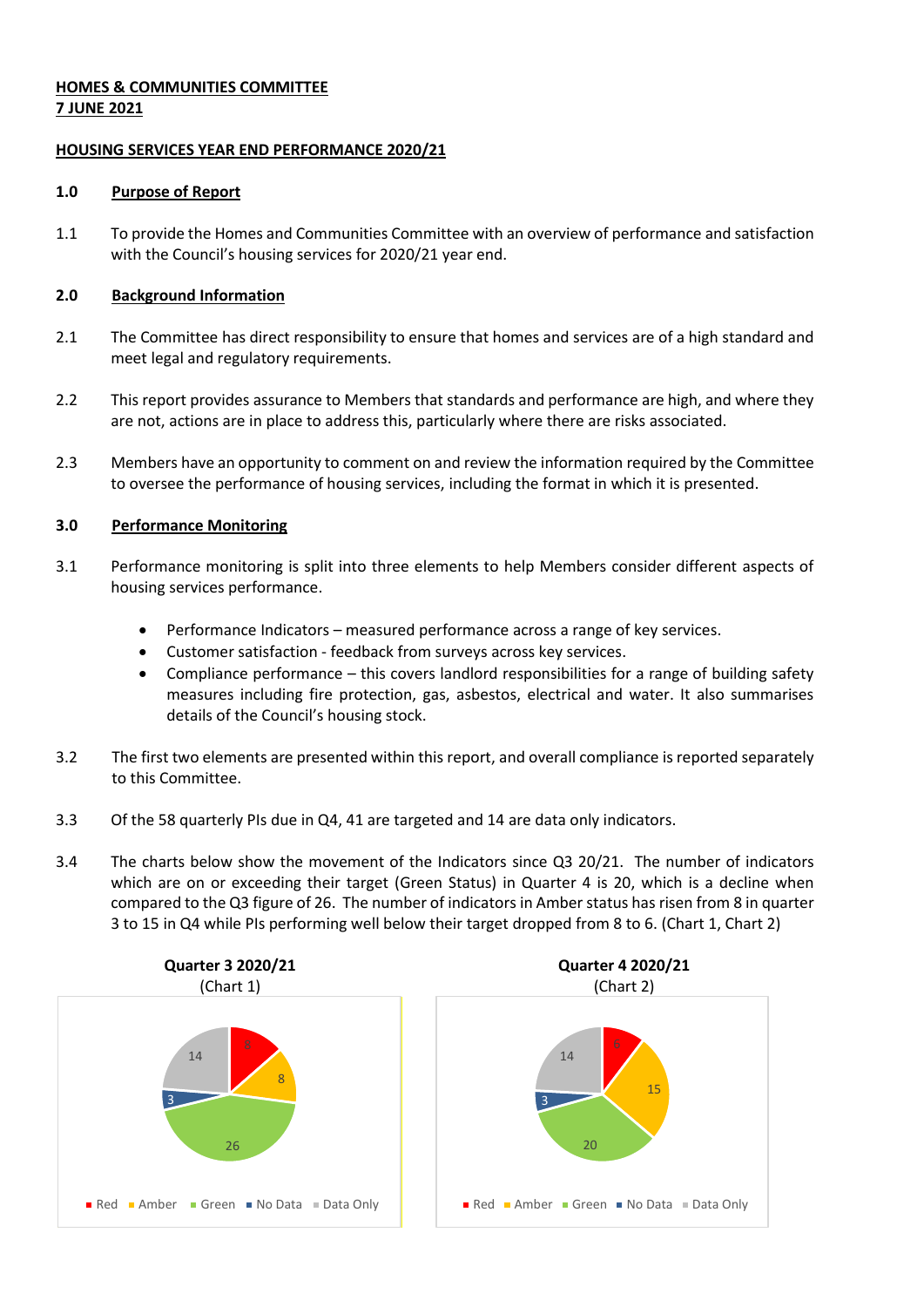There are 3 PIs which have no data recorded at the present time:

- **Customer Satisfaction with Customer Access Services:** This Indicator has recently transferred over to the Customer Services team due to a restructure. The indicator will be reported from Q1 of 21-22.
- **% of issues actioned within 4 weeks of walkabout:** No walkabouts have taken place due to the pandemic
- **% of general needs tenants under occupying and in arrears**: No longer able to collect due to introduction of Universal Credit (i.e. cannot identify this payment method in our systems). This PI will be deleted.
- 3.5 Details of the indicators performing below target (Red status) are detailed in table 1 below.

| <b>Indicator Name</b>      | 20/21            | 2020/21       | <b>Latest note</b>                                 | <b>Direction</b> |
|----------------------------|------------------|---------------|----------------------------------------------------|------------------|
|                            | <b>Year End</b>  | <b>Annual</b> |                                                    | of Travel        |
|                            | <b>Value</b>     | <b>Target</b> |                                                    |                  |
| <b>Average time (days)</b> | <b>31.8 days</b> | 16.0          | This is a cumulative figure throughout the year    | Improving        |
| to re-let Council          |                  |               | and the pandemic has significantly affected        |                  |
| properties                 |                  |               | performance despite improvements in the latter     |                  |
|                            |                  |               | half of the year. The lettings standard pilot may  |                  |
|                            |                  |               | have an impact going forward but we will aim to    |                  |
|                            |                  |               | remain top quartile performers in this area.       |                  |
| <b>Customer</b>            | 71.0%            | 90.0%         | The number of reports of ASB remain consistent     | Improving        |
| satisfaction with          |                  |               | during 20/21 despite the Pandemic situation.       |                  |
| <b>ASB</b>                 |                  |               | However, satisfaction with ASB has remained        |                  |
|                            |                  |               | under target albeit, with a slight improvement     |                  |
|                            |                  |               | from the result of 69% in Q3. This will be a focus |                  |
|                            |                  |               | for improvement over the next year and a revised   |                  |
|                            |                  |               | target to reflect the progress required.           |                  |
| <b>Former tenant</b>       | 1.01%            | 0.88%         | Target of 0.88% - this has not been achieved for   | Improving        |
| arrears as a % of          |                  |               | some time. This target has been impacted by        |                  |
| annual rent debit          |                  |               | both UC (paying in arrears and tenants leaving     |                  |
|                            |                  |               | with debt) and imposed restrictions on             |                  |
|                            |                  |               | possession proceedings that mean arrears are       |                  |
|                            |                  |               | higher before termination.                         |                  |
| <b>Number of</b>           | 7                | $\mathbf{0}$  | Our aim is always 100% compliance. Due to the      | <b>Declining</b> |
| properties without a       |                  |               | pandemic and tenants self-isolating, achieving     |                  |
| valid Gas Servicing        |                  |               | target has not been possible though we have        |                  |
| certificate                |                  |               | made changes to our gas services to assist with    |                  |
|                            |                  |               | reducing non-access e.g. intermittent timers and   |                  |
|                            |                  |               | we will monitor the impact over the next few       |                  |
|                            |                  |               | years. The team review outstanding gas services    |                  |
|                            |                  |               | weekly and the Business Manager has detailed       |                  |
|                            |                  |               | information around steps being taken to secure     |                  |
|                            |                  |               | access to ensure these tenancies remain a          |                  |
|                            |                  |               | priority.                                          |                  |
| <b>Average "End to</b>     | 29.00            | 6.16          | This figure has been significantly affected by     | <b>Declining</b> |
| End" time for all          |                  |               | Covid, however when split down, the targets        |                  |
| reactive repairs           |                  |               | were met over the year -                           |                  |
| (CALENDAR days)            |                  |               | Priority 1 - Emergency - 1 day (24 hour) target -  |                  |
|                            |                  |               | Average time was 0.88 days                         |                  |
|                            |                  |               | Priority 2 - Routine - 49 days (6 weeks) target -  |                  |
|                            |                  |               | Average time was 19.55 days                        |                  |

## **Table 1 - Performance indicators in Red Status**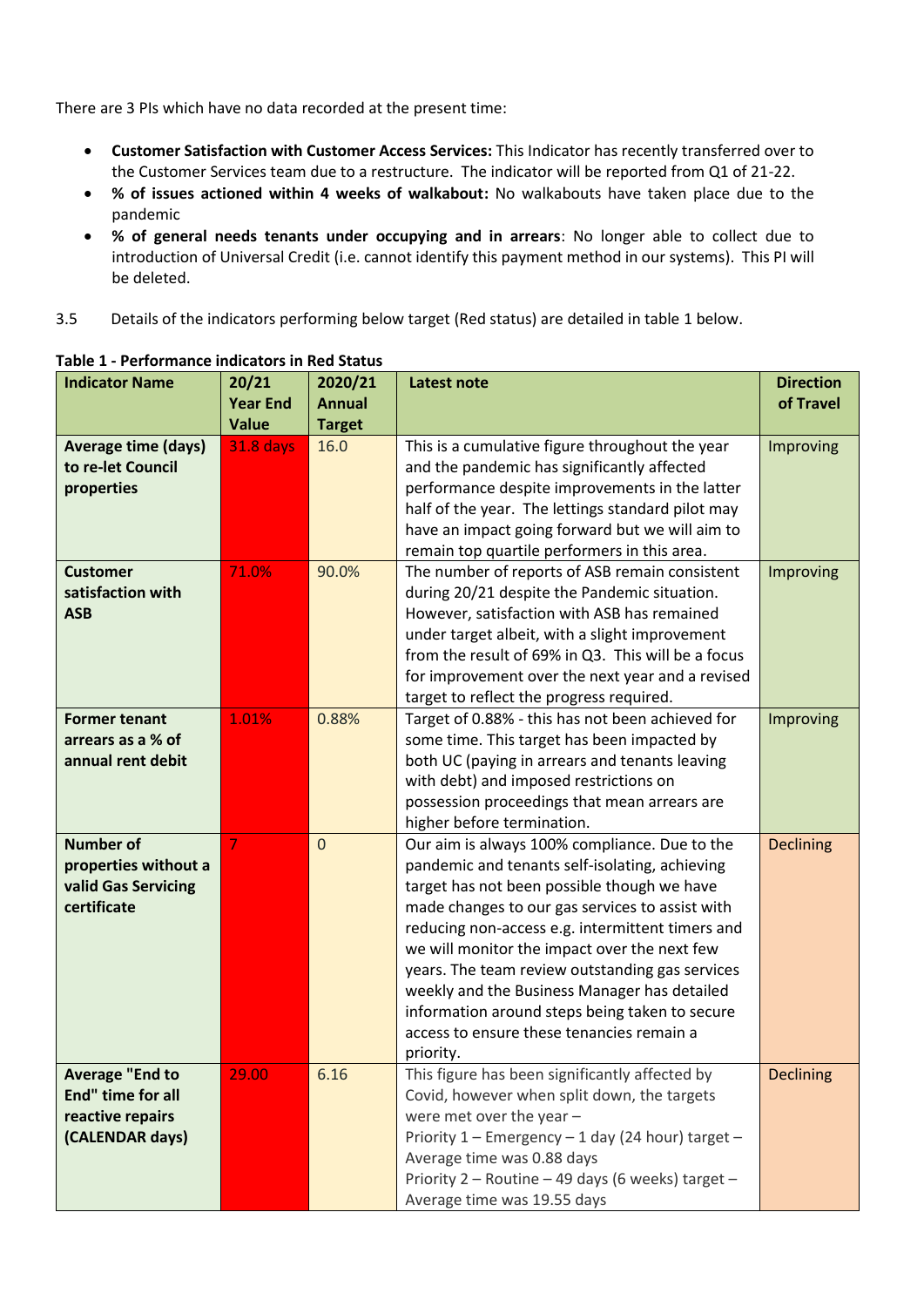| <b>Indicator Name</b> | 20/21<br><b>Year End</b><br><b>Value</b> | 2020/21<br><b>Annual</b><br><b>Target</b> | Latest note                                                                                                                                                                                               | <b>Direction</b><br>of Travel |
|-----------------------|------------------------------------------|-------------------------------------------|-----------------------------------------------------------------------------------------------------------------------------------------------------------------------------------------------------------|-------------------------------|
|                       |                                          |                                           | Priority 3 - Planned - 182 days (6 Months) -<br>Average time was 66 days.<br>This is excellent performance and has produced<br>better efficiencies for the team and for tenants<br>receiving the service. |                               |

# **3.6 Annual Indicators**

There are 11 Indicators which are collected annually, 3 of the annually monitored indicators are shown in Table 2 and the remaining 8 annual PIs monitor the Annual Tenant satisfaction Survey (STAR). The STAR survey was carried out during March 2021 and the results for the survey are shown in paragraph 4.0.

|  | <b>Table 2 - Annually Monitored Indicators</b> |
|--|------------------------------------------------|
|--|------------------------------------------------|

| <b>Indicator name</b>                                                            | 20/21<br><b>Annual</b><br>result | <b>Latest Note</b>                                                                                                                                                                                                                                                                                                                                                              |
|----------------------------------------------------------------------------------|----------------------------------|---------------------------------------------------------------------------------------------------------------------------------------------------------------------------------------------------------------------------------------------------------------------------------------------------------------------------------------------------------------------------------|
| Change in NSDC stock size                                                        | 0.45%                            | Stock position as at March 2020 was 5,520 units, position as at end<br>of March 2021 is 5,545 including temporary accommodation - giving<br>a net increase of 25 units                                                                                                                                                                                                          |
| Average energy efficiency<br>rating of dwellings (SAP<br>Rating)                 | C                                | The Standard Assessment Procedure (SAP) is the methodology used<br>by the Government to assess and compare the energy and<br>environmental performance of dwellings. Its purpose is to provide<br>accurate and reliable assessments of dwelling energy performances<br>that are needed to underpin energy and environmental policy<br>initiatives. Average rating/target is a C |
| Number of properties<br>27<br>delivered through the HRA<br>Development Programme |                                  | There are also a further 72 properties under construction, 40 of<br>which (the Housing with Care scheme Broadleaves at Boughton, will<br>be completed in June 2021. 44 homes are also due to start on site<br>this summer. We have a target of 70 homes being completed in<br>21/22 financial year.                                                                             |

## **4.0 Tenant Satisfaction**

4.1 Customer satisfaction for key housing services is collated monthly via an independent external contractor and undertaken annually via the STAR survey.

## 4.2 **Annual Tenant satisfaction survey results**

Table 3 demonstrates the 2020-21 the Annual STAR Tenant satisfaction survey headline performance. The Committee will note there is no data for 19-20 due to the onset of Covid-19 so the 2020-21 data is compared against 2018-19. A separate report will be brought to the next Homes and Communities Committee to share analysis of these findings in more detail.

| <b>STAR Indicator</b>                                        | <b>18/19 Result</b> | <b>20/21 Result</b> |
|--------------------------------------------------------------|---------------------|---------------------|
| % of tenants who felt staff were easy to deal with (STAR)    | 82.0%               | 87.1%               |
| % of tenants satisfied with the quality of their home (STAR) | 89.8%               | 85.7%               |

## **Table 3 – STAR survey results 20-21**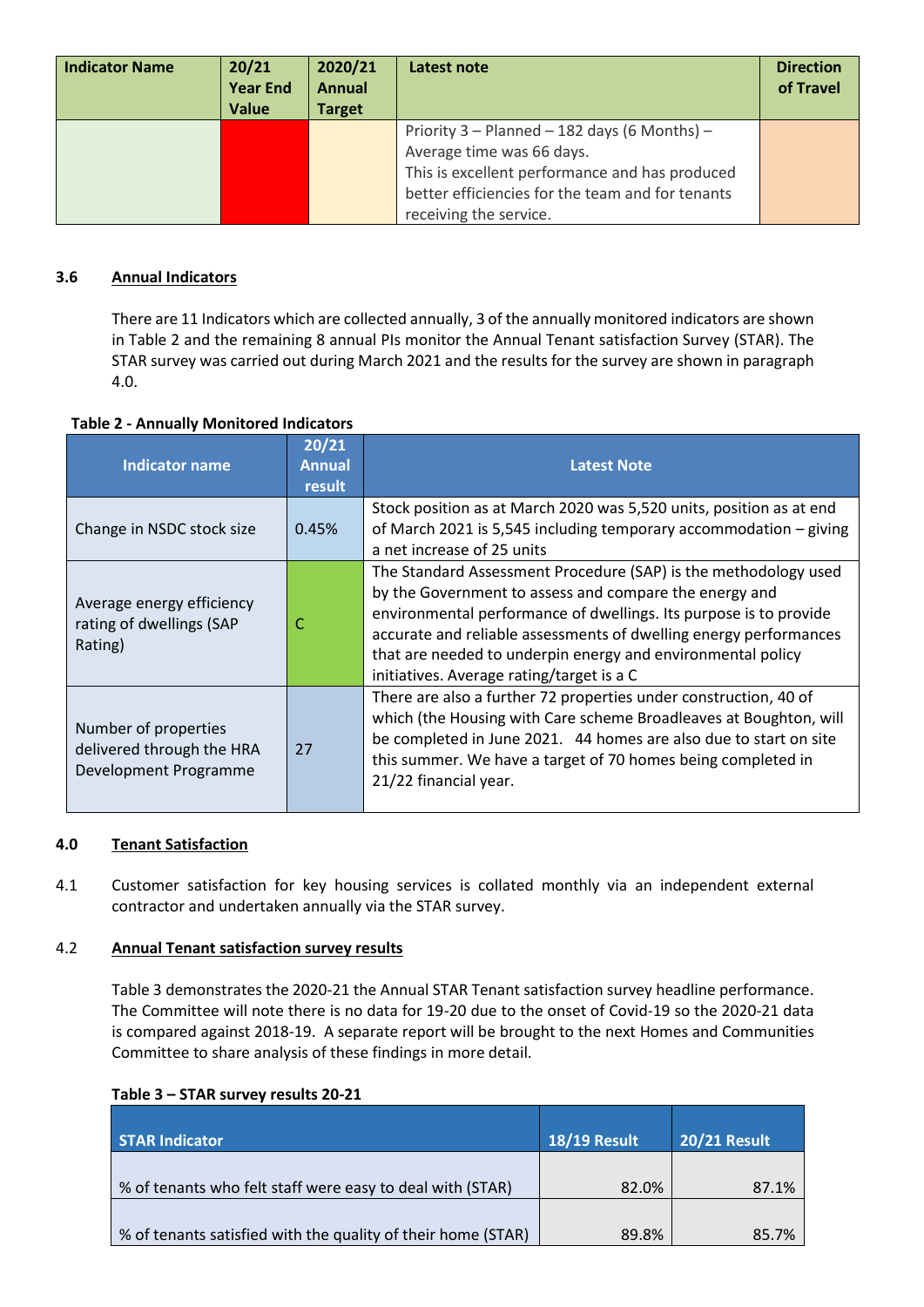| <b>STAR Indicator</b>                                                          | <b>18/19 Result</b> | <b>20/21 Result</b> |
|--------------------------------------------------------------------------------|---------------------|---------------------|
| % of tenants satisfied with the responsive repairs service<br>(STAR)           | 83.6%               | 80.2%               |
| % of tenants satisfied with supported housing services<br>(STAR)               | 74.6%               | 87.5%               |
| % of tenants satisfied with landlord / overall service (STAR)                  | 88.8%               | 87.5%               |
| % of tenants satisfied with the neighbourhood (STAR)                           | 86.7%               | 90.0%               |
| % of tenants satisfied that their views are being taken into<br>account (STAR) | 79.7%               | 81.8%               |
| Tenant satisfaction with Repairs service (STAR)                                | 87.0%               | 86.9%               |

4.4 These results are again very pleasing considering the challenges faced by our tenants over the year and the Directorate's ability to provide services through lockdown and within tighter restrictions. Satisfaction with neighbourhood and an increase in tenant's satisfaction that views are being taken into account is particularly pleasing as there have been a number of consultations undertaken over the year using our digital platform.

# 4.5 **Year End Tenant satisfaction Results**

Overall satisfaction for 2020-21 is 93%, this should give the committee reassurance that bringing the service back in house has not adversely affected the customer experience, in fact achieving a 2 point increase on 2019/20.

- 4.6 The results for 2020-21 are compared against the previous year end figures (2019/20) which are included in Table 4. Headline performance is demonstrated as below: -
	- 6 service areas are performing above their target and have achieved a green RAG rating;
	- 2 service areas are below their annual target but have improved from 2019/2020 therefore have achieved an amber rating and;
	- 2 service areas are falling below their target and have achieved a red RAG rating.
- 4.7 Members are requested to note that for the two amber rated service areas, satisfaction with the Repairs service has increased 3 points since 2019/20. This may reflect the changes made to simplify the repairs priorities that was introduced in the summer of last year. Satisfaction with CAS had also increased by 3 points compared with the previous year end figures.

| <b>Service</b>    | 2019/20 % | 2020/21% | <b>Target</b> |
|-------------------|-----------|----------|---------------|
| Overall           | 91        | 93       |               |
| Adapts<br>(Major) | 99        | 98       | 90            |
| Adapts<br>(Minor) | 98        | 97       | 90            |
| <b>ASB</b>        | 78        | 71.      | 90            |

## **Table 4 - Satisfaction Scores for year end 2020/21**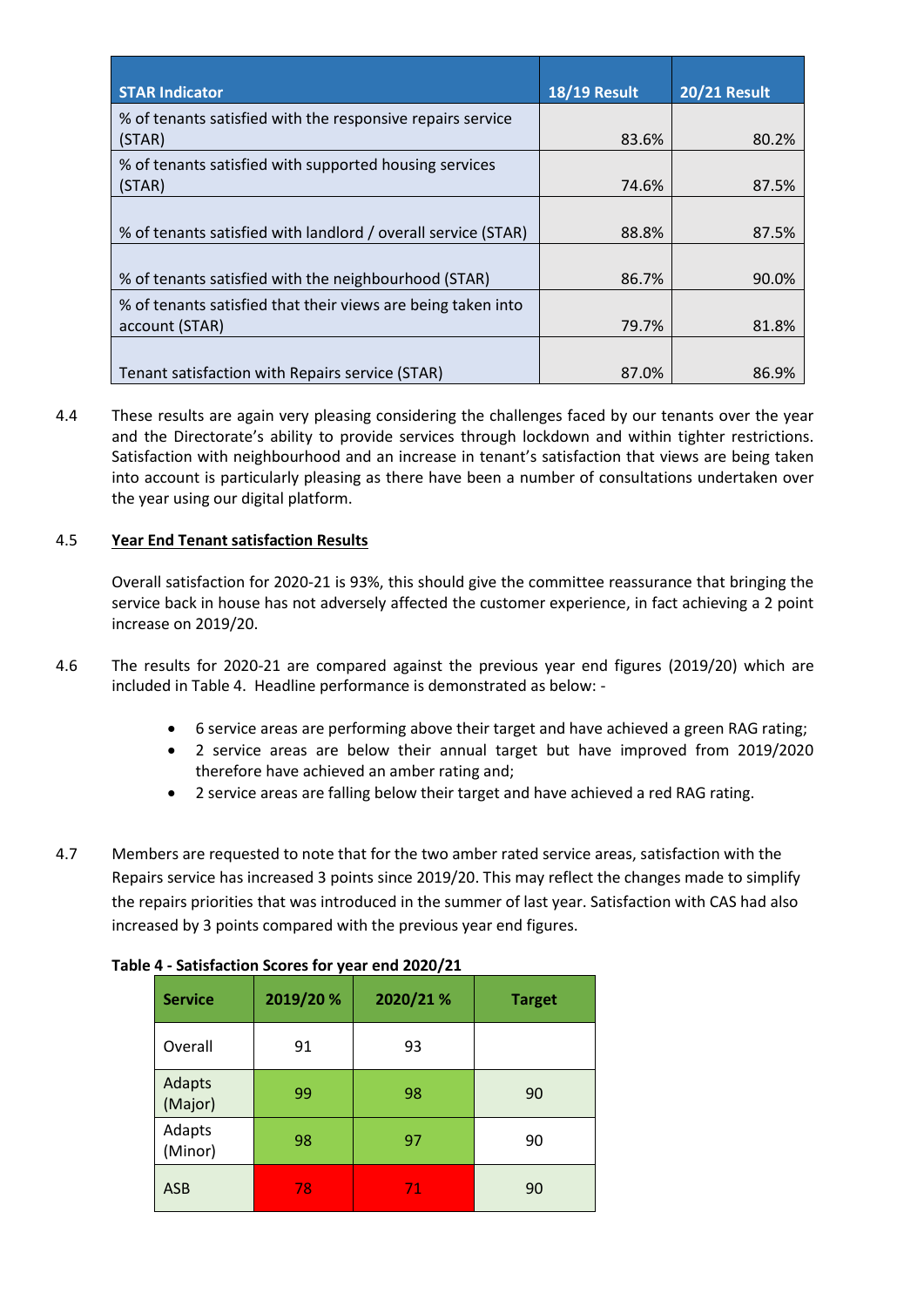| <b>Service</b>         | 2019/20 % | 2020/21 % | <b>Target</b> |
|------------------------|-----------|-----------|---------------|
| CAS                    | 87        | 90        | 95            |
| Gas<br>Servicing       | 95        | 96        | 95            |
| Generic                | 88        | 78        | 90            |
| Legionella             | 97        | 97        | 90            |
| Lettings               | 91        | 93        | 90            |
| Major<br>works         | 84        | 94        | 90            |
| Repairs                | 91        | 94        | 95            |
| <b>Right to</b><br>Buy | 100       | 96        | 90            |

- 4.8 Performance is excellent considering the challenging conditions for delivering some of these services, especially those which have required teams to be in our tenants' homes. Targets will be reviewed to ensure they remain challenging but attainable for the Directorate.
- 4.9 Figures shown are for the levels of very satisfied or quite satisfied customers. This does not necessarily equate to the remaining percentage all being dissatisfied. Within the remaining amount are dissatisfied customers and those who have declared to be neither satisfied nor dissatisfied.
- 4.10 Further work will take place throughout the year across all council services to measure customer satisfaction and use customer insight to improve performance, as part of the customer insight project.

## **5.0 Equalities Implications**

5.1 There are no direct equalities implications arising from this report.

### **6.0 Digital Implications**

6.1 There are no digital implications arising from this report.

#### **7.0 Financial Implications (FIN21-22/1487)**

7.1 There are no direct financial implications arising from this report.

### **8.0 Community Plan – Alignment to Objectives**

8.1 The performance of the housing service contributes to the delivery of several of the objectives of the Community Plan 2019-23.

#### **9.0 RECOMMENDATIONS**

- 9.1 **That the Committee notes the excellent end of year performance of the housing service.**
- 9.2 **That Members feedback their observations about the content and presentation of performance information.**